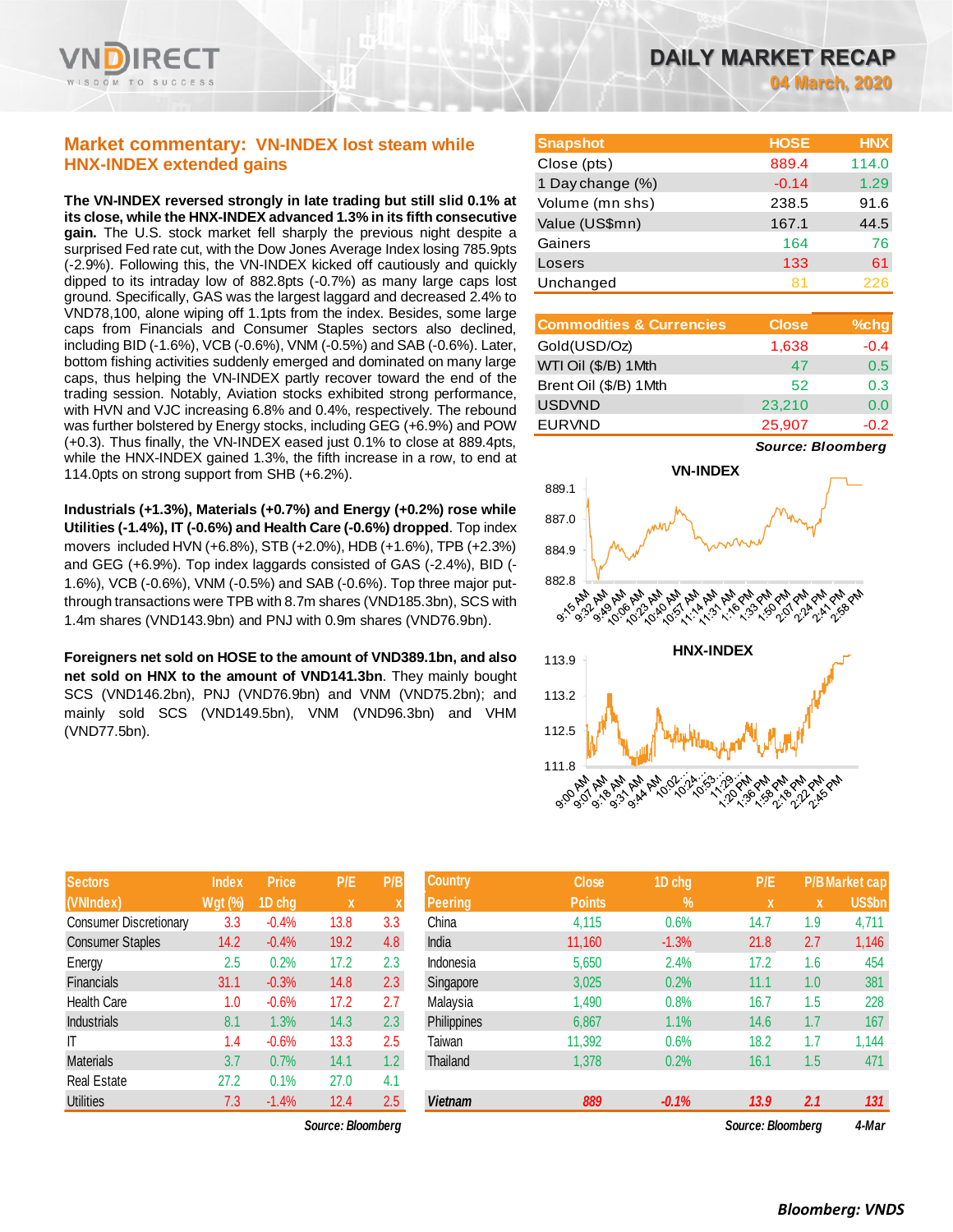

#### **Market News**

**OPEC producers peddle more oil to Asian refiners on virus hit.** Top OPEC producers are knocking on the doors of several Asian oil refiners with offers to sell more crude cargoes as demand from other buyers slumps due to the deadly coronavirus. At least three refiners were asked by Saudi's state-owned marketer Aramco if they were able to buy extra cargoes for loading in April, said people with knowledge of the talks. The companies also received offers from Abu Dhabi's Adnoc and Kuwait Petroleum Corp. for shipments that will load next month. Separately, Iraq's SOMO also asked one buyer a term lifter of its crude to take additional supplies for March and April loading, one of the people said. *(Bloomberg)*

**Vietnam urged to look beyond Asian markets for FDI amid Covid-19.** Vietnam should take advantage of being the second country in Southeast Asia to sign a free trade agreement with the EU to attract FDI from Europe. As of present, the majority of foreign direct investment (FDI) and foreign indirect investment (FII) inflows to Vietnam are from Asian countries. Vietnam, therefore, should look for other markets as the Covid-19 epidemic is wreaking havoc in the region, with EU being an attractive option, the online newspaper Kinh te & Do thi quoted an expert as saying. In addition to a long break from the Lunar New Year Holiday, the Covid-19 epidemic is one of the main reasons leading to a decline of 23.6% year-on-year in FDI commitments to Vietnam in the January – February period, which stood at US\$6.47bn, data from the Foreign Investment Agency under the Ministry of Planning and Investment has shown. During the period, disbursements of FDI projects in the country totaled US\$2.45bn, a decline of 5% yoy. Nevertheless, inflows from Vietnam's major FDI partners such as China, South Korea, Hong Kong and Japan are still growing in the two-month period. Out of 73 countries and territories investing in Vietnam in the period, Singapore took the lead with US\$4.12bn, China came second with US\$720.4m, while the third place belonged to South Korea with US\$425.4m, followed by Hong Kong, Taiwan and Japan. However, things could change dramatically in March as those economies are still struggling to contain the deadly coronavirus, said the expert. With the EU-Vietnam Free Trade Agreement (EVFTA) in place, Vietnam becomes an attractive destination for European investors, which is particularly significant as most countries in the Southeast Asian region do not have a similar deal with the EU. However, as Member of the European Parliament Iuliu Winkler openly said a trade deal with ASEAN is the bloc's "long-term ambition", and the EVFTA is the first step towards this target, the two sides are predicted to eventually set for such a trade deal. The deal would inevitably diminish Vietnam's advantage as the EU's FTA partner. It is, therefore, vital for Vietnam to utilize the current "golden period", when a potential EU – ASEAN trade deal is still on papers, to penetrate EU market and attract FDI from European investors, the expert suggested. Meanwhile, experts from Hanoi-based lender BIDV said the impacts of Covid-19 on FDI inflows to Vietnam would only be temporary. While Vietnam is effectively containing the epidemic, the contrasting situation in other countries could push investors in China and its territories such as Hong Kong and Macau to move to Vietnam. *(Vietnamnet.vn)*

# **Coverage Universe Update**

#### **PHU NHUAN JEWELRY JSC (PNJ) – Update – HOLD (+7.0%)**

#### **Fire tests true gold**

**FY19 net profit within our expectation**. PNJ witnessed a 16.7% yoy rise in the top line and a 24.1% yoy increase in the bottom line thanks to a 1.3% pts expansion of gross margin to 20.4%. Accordingly, the FY19 results came at in 103.6% and 102.9% of our revenue and net profit forecasts, respectively.

**Covid-19 outbreak might dent topline in near-term**. We believe that PNJ's 1H20F earnings are likely to be dampened by subdued demand for discretionary products as a result of the COVID-19 outbreak. We observe that the outbreak has started to hurt the wholesale segment since Jan 2020 as shop owners hesitated to stock up jewellery products. We expect the cautious sentiment to spread to the retail segment since mid-1Q20F as consumers become less eager to spend on discretionary products.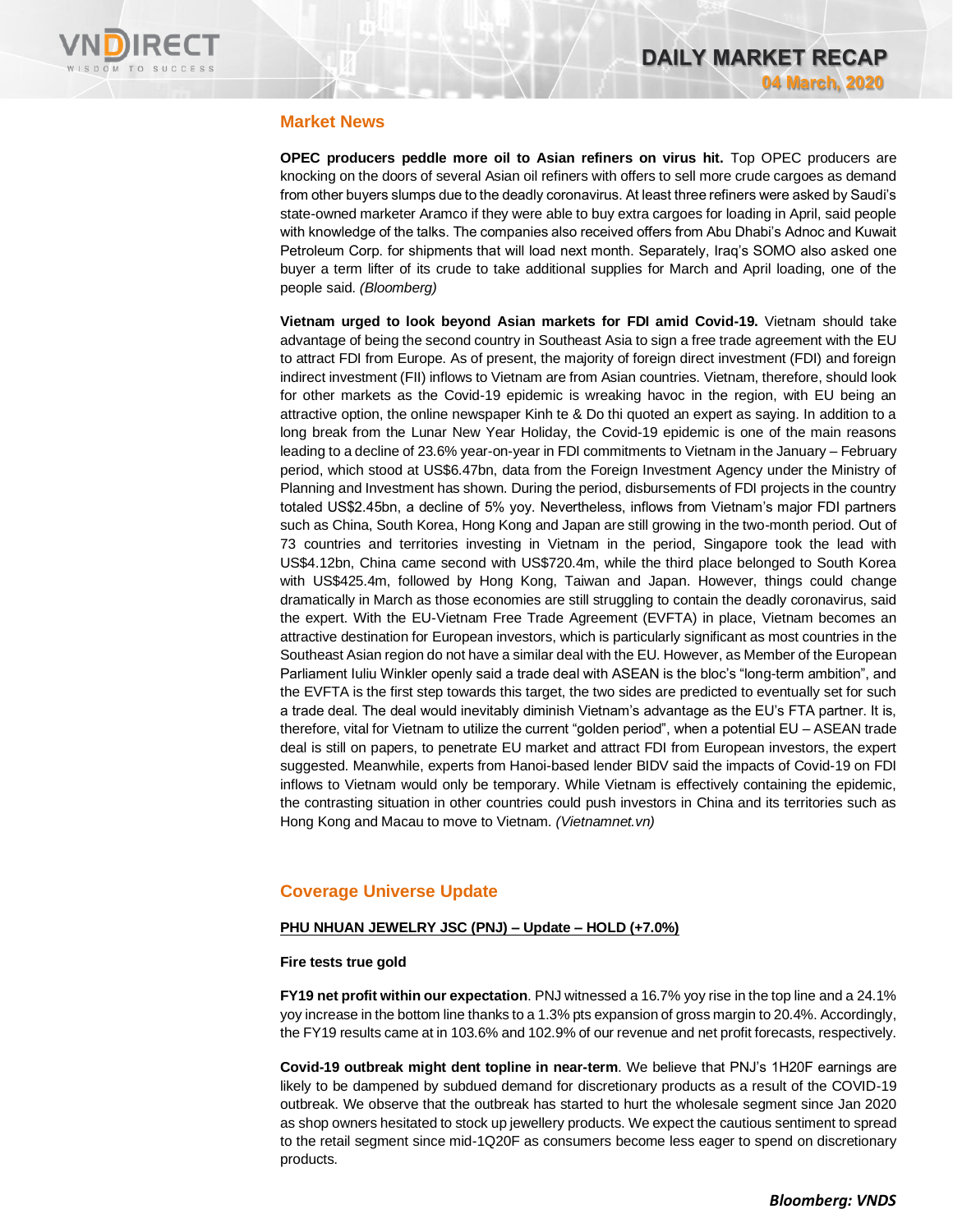

**We lower our FY20F forecasts to factor in the weak demand**. We cut our FY20F net revenue/net profit forecasts by 3.9%/9.4%, respectively, on the backdrop of 1) lower sales of both retail/wholesale segment (-6.6%/-7.4% vs. old forecast); and 2) a slower-than-expected store openings schedule (only 20 PNJ Gold stores in FY20F vs. 25 in previous forecast). As the outbreak is controlled, we expect PNJ to post 16.5% yoy growth in net profit in FY21F on the back of further store openings (+20 stores) and a 0.4% pts expansion in gross margin.

**DAILY MARKET RECAP** 

**04 March, 2020**

**Reiterate HOLD rating with lower TP of VND86,200**. We trim our DCF-based target price by 2.0% following a 13.3% downward revision in FY20F EPS. Per our observation, despite the upward trend of gold price, PNJ's share price still slid to reflect market's view on the future prospects of PNJ amid COVID-19.

**Risks and re-rating catalysts**: Potential re-rating catalysts include 1) a faster-than-expected store opening, 2) an improvement in consumer sentiment, and 3) new projects to bolster sales. Downside risk is the prolonged COVID-19 outbreak.

*Read the full report: [HERE](https://nhanha-public-api.vndirect.com.vn/click/OGE0ODlmZDA2ODYwMjZlMjAxNjg5OGJlM2IzNDMxODU=/MzcxYTI4ZTMxMDIyNDc5NTg3OWY0YTMyOTU0OGJkNzg=/371a28e310224795879f4a329548bd78-PNJ_Update_20200303.pdf/cmVzZWFyY2hAdm5kaXJlY3QuY29tLnZu/MTU3OTg=)*

## **Notable Corporate Events**

**Asia Commercial Bank (ACB VN HNX) – Treasury shares:** ACB planned to sell 6.2m shares from treasury shares to employees via its trade union's distribution and use the proceeds to supplement its working capital, the bank said. The sales are scheduled in 1Q20 pending approval from the authoriy. *(Cafef.vn)*

*<to be continued>*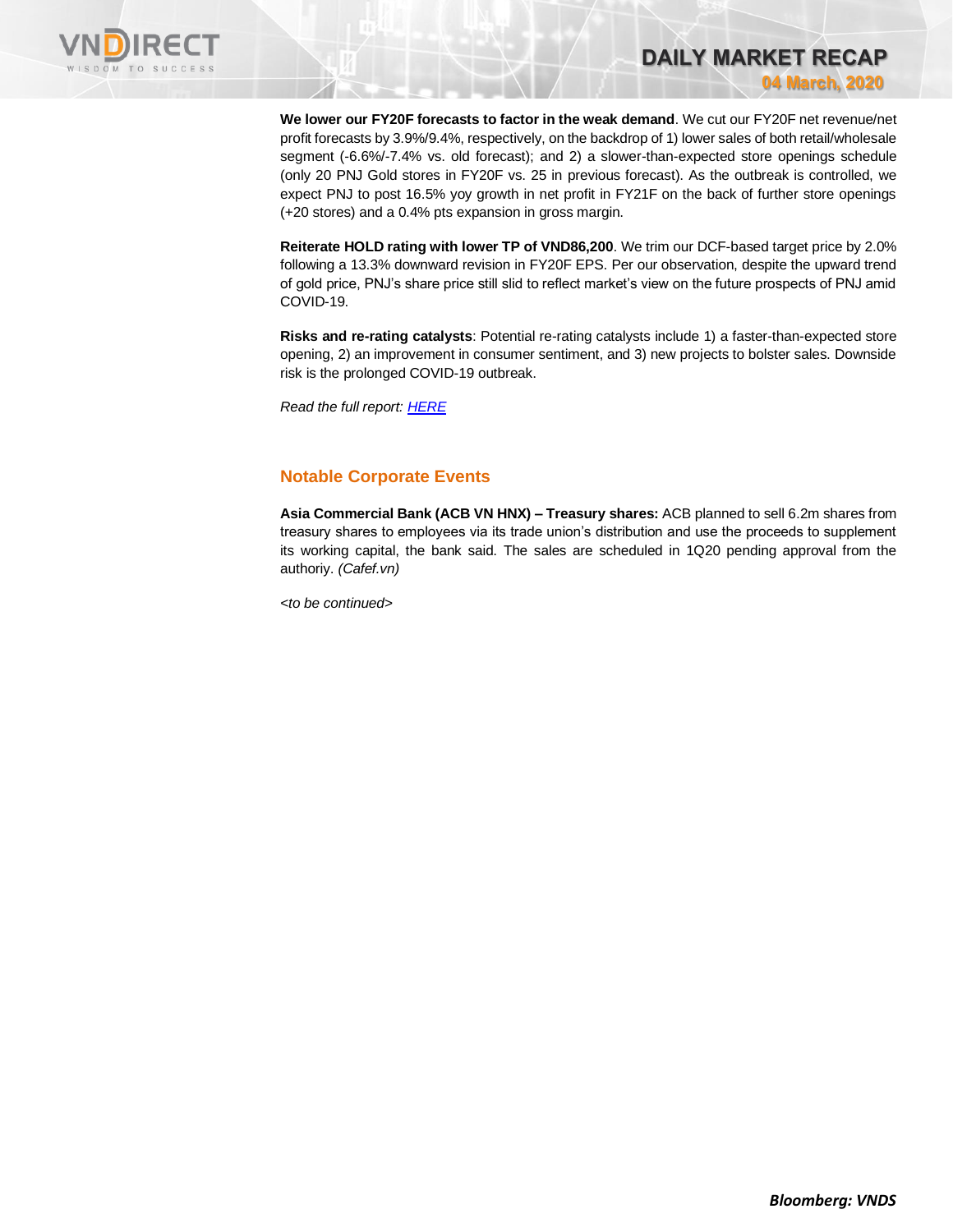#### Vľ ECT WISDOM TO SUCCESS

# **DAILY MARKET RECAP**

**04 March, 2020**

# **COVERAGE SUMMARY**

| Ticker                  | <b>Close price</b> | <b>Adjusted target</b><br>price | <b>Dividend yield</b> | <b>Potential return</b> | <b>Rating</b> | <b>Latest report</b> |
|-------------------------|--------------------|---------------------------------|-----------------------|-------------------------|---------------|----------------------|
| PC <sub>1</sub>         | 15,000             | 24,500                          | 0.0%                  | 63.3%                   | <b>ADD</b>    | <b>Link</b>          |
| <b>LPB</b>              | 9,000              | 10,000                          | 0.0%                  | 11.1%                   | <b>HOLD</b>   | Link                 |
| <b>NLG</b>              | 25,800             | 39,600                          | 1.9%                  | 55.4%                   | <b>ADD</b>    | Link                 |
| <b>ACV</b>              | 58,300             | 105,000                         | 0.0%                  | 80.1%                   | ADD           | Link                 |
| <b>DPM</b>              | 12,750             | 15,800                          | 7.8%                  | 31.8%                   | <b>ADD</b>    | Link                 |
| QNS                     | 25,500             | 44,300                          | 2.0%                  | 75.7%                   | <b>ADD</b>    | <b>Link</b>          |
| <b>LTG</b>              | 18,100             | 27,300                          | 8.8%                  | 59.6%                   | <b>ADD</b>    | Link                 |
| VCB                     | 81,700             | 92,200                          | 0.9%                  | 13.8%                   | <b>HOLD</b>   | Link                 |
| MBB                     | 20,750             | 34,300                          | 2.9%                  | 68.2%                   | <b>ADD</b>    | Link                 |
| <b>VPB</b>              | 27,150             | 21,200                          | 0.0%                  | $-21.9%$                | <b>REDUCE</b> | Link                 |
| <b>TCM</b>              | 18,100             | 28,200                          | 2.9%                  | 58.7%                   | <b>ADD</b>    | Link                 |
| HPG                     | 22,350             | 29,700                          | 0.0%                  | 32.9%                   | ADD           | Link                 |
| <b>PVT</b>              | 12,000             | 21,000                          | 8.7%                  | 83.7%                   | <b>ADD</b>    | <b>Link</b>          |
| <b>STK</b>              | 17,800             | 22,400                          | 8.4%                  | 34.3%                   | ADD           | Link                 |
| <b>AAA</b>              | 12,650             | 25,300                          | 16.1%                 | 116.1%                  | <b>ADD</b>    | $Link$               |
| <b>PNJ</b>              | 82,200             | 86,200                          | 2.1%                  | 7.0%                    | <b>HOLD</b>   | Link                 |
| <b>KDH</b>              | 24,800             | 28,300                          | 2.0%                  | 16.1%                   | <b>ADD</b>    | <b>Link</b>          |
| <b>DCM</b>              | 6,260              | 8,900                           | 14.4%                 | 56.5%                   | <b>ADD</b>    | Link                 |
| <b>VTP</b>              | 117,000            | 111,000                         | 1.3%                  | $-3.8%$                 | <b>HOLD</b>   | Link                 |
| ACB                     | 25,800             | 30,400                          | 3.9%                  | 21.7%                   | ADD           | Link                 |
| GAS                     | 78,100             | 95,700                          | 5.2%                  | 27.7%                   | <b>ADD</b>    | Link                 |
| <b>PVS</b>              | 15,400             | 24,100                          | 4.6%                  | 61.0%                   | <b>ADD</b>    | Link                 |
| <b>PVD</b>              | 12,550             | 16,500                          | 0.0%                  | 31.5%                   | <b>ADD</b>    | Link                 |
| <b>MSH</b>              | 40,750             | 51,600                          | 8.6%                  | 35.2%                   | ADD           | <b>Link</b>          |
| <b>MWG</b>              | 106,000            | 170,600                         | 1.4%                  | 62.4%                   | <b>ADD</b>    | $Link$               |
| <b>POW</b>              | 9,960              | 16,700                          | 0.0%                  | 67.7%                   | <b>ADD</b>    | Link                 |
| тсв                     | 22,550             | 27,400                          | $0.0\%$               | 21.5%                   | ADD           | $Link$               |
| <b>PPC</b>              | 27,000             | 27,879                          | 9.3%                  | 12.5%                   | <b>HOLD</b>   | Link                 |
| <b>VIB</b>              | 18,400             | 21,200                          | 2.7%                  | 17.9%                   | ADD           | $Link$               |
| KBC                     | 14,850             | 17,500                          | 6.7%                  | 24.6%                   | ADD           | Link                 |
| <b>VNM</b>              | 104,800            | 155,600                         | 4.3%                  | 52.8%                   | ADD           | Link                 |
| <b>VHM</b>              | 80,500             | 104,300                         | 1.2%                  | 30.8%                   | ADD           | <b>Link</b>          |
| <b>VJC</b>              | 121,300            | 142,200                         | 2.5%                  | 19.7%                   | ADD           | Link                 |
| <b>VHC</b>              | 32,400             | 39,700                          | 3.1%                  | 25.7%                   | ADD           | <b>Link</b>          |
| <b>VRE</b>              | 28,450             | 42,600                          | 0.0%                  | 49.7%                   | ADD           | $Link$               |
| <b>GMD</b>              | 19,150             | 29,500                          | 0.0%                  | 54.0%                   | ADD           | <b>Link</b>          |
| $\overline{\text{DBC}}$ | 19,600             | 30,700                          | 2.6%                  | 59.2%                   | ADD           | Link                 |
| <b>FPT</b>              | 55,500             | 74,000                          | 3.6%                  | 36.9%                   | ADD           | Link                 |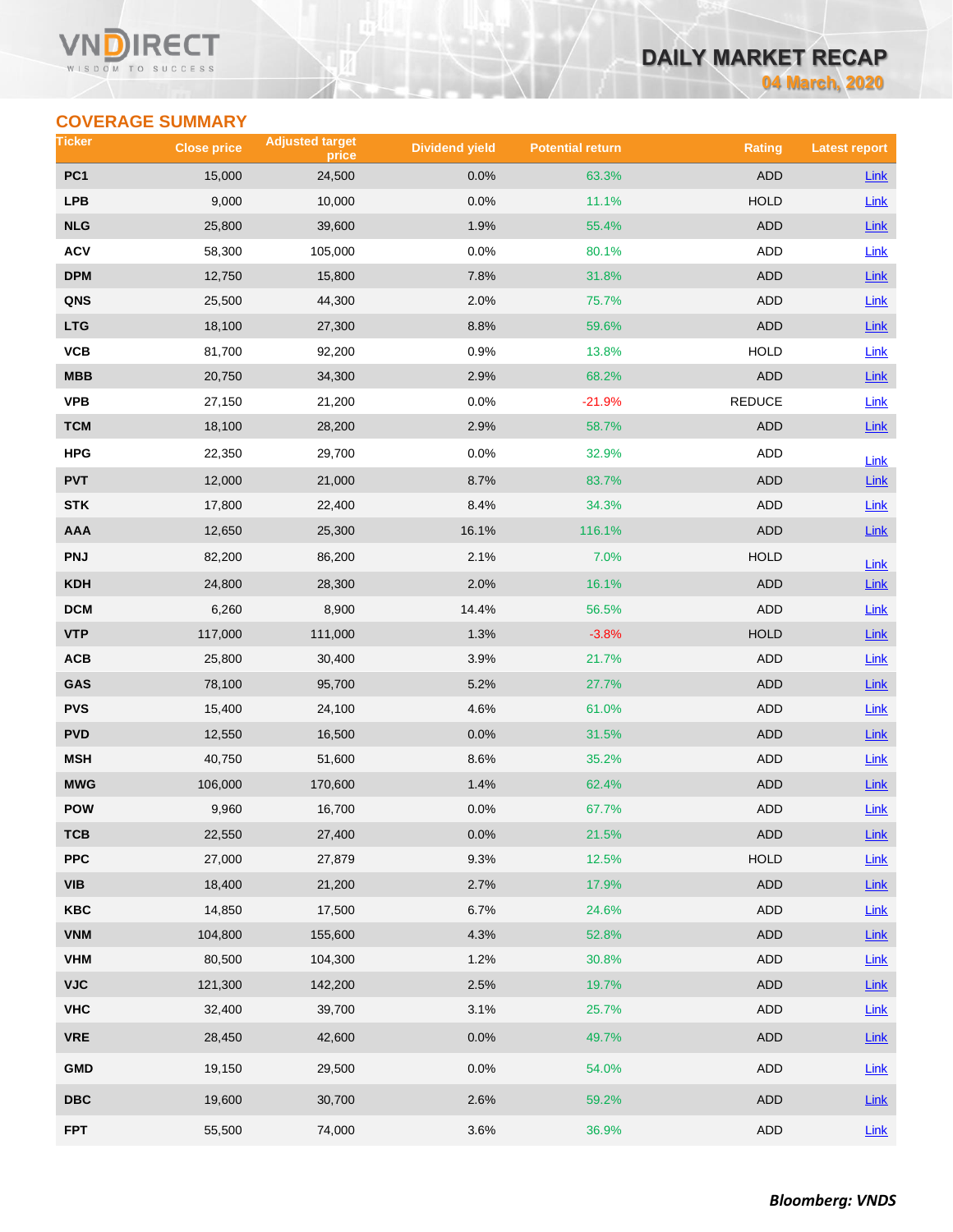## **MARKET MOVEMENTS**

WISDOM TO SUCCESS

ECT

|                    |              | <b>HOSE</b> |      |          |              |
|--------------------|--------------|-------------|------|----------|--------------|
| <b>Top gainers</b> |              |             |      |          | <b>VND</b>   |
| <b>Ticker</b>      | Last         | Cha         | %chq | Vol.     | <b>Index</b> |
|                    | <b>Price</b> |             |      |          | impact       |
| <b>ROS</b>         | 7,960        | 520         | 6.99 | 4.88MLN  | 0.086        |
| <b>VNL</b>         | 14,550       | 950         | 6.99 | 20       | 0.002        |
| <b>FLC</b>         | 4,140        | 270         | 6.98 | 19.55MLN | 0.056        |
| QCG                | 5,220        | 340         | 6.97 | 62,080   | 0.027        |
| <b>YEG</b>         | 73,700       | 4,800       | 6.97 | 13,750   | 0.044        |

| <b>Top losers</b> | <b>VND</b>   |          |         |       |              |            |              |        |          |         | <b>VND</b> |
|-------------------|--------------|----------|---------|-------|--------------|------------|--------------|--------|----------|---------|------------|
| <b>Ticker</b>     | Last         | Chg      | %chq    | Vol.  | <b>Index</b> | Ticker     | Last         | Chg    | $%$ chq  | Vol.    | Index      |
|                   | <b>Price</b> |          |         |       | impact       |            | <b>Price</b> |        |          |         | impact     |
| <b>RIC</b>        | 6.510        | $-490$   | $-7.00$ | 100   | $-0.004$     | <b>HKB</b> | 700          | $-100$ | $-12.50$ | 1.71MLN | $-0.004$   |
| <b>RDP</b>        | 7,060        | $-530$   | $-6.98$ | 7,620 | $-0.006$     | <b>ICG</b> | 7,200        | $-800$ | $-10.00$ | 4,200   | $-0.009$   |
| <b>VMD</b>        | 20,000       | $-1.500$ | $-6.98$ | 3.410 | $-0.007$     | SPI        | 900          | $-100$ | $-10.00$ | 31.800  | $-0.002$   |
| <b>HOT</b>        | 29,150       | $-2,150$ | $-6.87$ | 10    | $-0.005$     | <b>SVN</b> | 1,800        | $-200$ | $-10.00$ | 3,100   | $-0.001$   |
| LM <sub>8</sub>   | 15.600       | $-1.150$ | $-6.87$ | 190   | $-0.003$     | TFC        | 5.400        | $-600$ | $-10.00$ | 800     | $-0.004$   |

|               | <b>Top index movers</b> |       |         |               | <b>VND</b>   |
|---------------|-------------------------|-------|---------|---------------|--------------|
| <b>Ticker</b> | Last                    | Cha   | $%$ chq | Vol.          | <b>Index</b> |
|               | <b>Price</b>            |       |         |               | impact       |
| <b>HVN</b>    | 24,250                  | 1,550 | 6.83    | 1.63MLN       | 0.639        |
| <b>STB</b>    | 12,500                  | 250   |         | 2.04 12.16MLN | 0.137        |
| <b>HDB</b>    | 28,150                  | 450   | 1.62    | 1.57MLN       | 0.128        |
| <b>TPB</b>    | 21,900                  | 500   | 2.34    | 671,700       | 0.125        |
| <b>GEG</b>    | 22,450                  | 1,450 | 6.90    | 427,690       | 0.086        |

|               | Top index laggers    |          |         |         | <b>VND</b>      | Top index laggers |                      |          |         |         |                 |
|---------------|----------------------|----------|---------|---------|-----------------|-------------------|----------------------|----------|---------|---------|-----------------|
| <b>Ticker</b> | Last<br><b>Price</b> | Chg      | $%$ chg | Vol.    | Index<br>impact | Ticker            | Last<br><b>Price</b> | Chg      | $%$ chg | Vol.    | Index<br>impact |
| <b>GAS</b>    | 78.100               | $-1.900$ | $-2.38$ | 307.460 | $-1.057$        | <b>NET</b>        | 42,400               | $-4.100$ | $-8.82$ | 100     | $-0.061$        |
| <b>BID</b>    | 46.150               | $-750$   | $-1.60$ | 658.350 | $-0.877$        | <b>VCS</b>        | 67.200               | $-600$   | $-0.88$ | 166,200 | $-0.020$        |
| VCB           | 81.700               | $-500$   | $-0.61$ | 581.530 | $-0.539$        | API               | 12.400               | $-1.300$ | $-9.49$ | 100     | $-0.017$        |
| <b>VNM</b>    | 104.800              | $-500$   | $-0.47$ | 612.800 | $-0.253$        | <b>SHS</b>        | 8.400                | $-100$   | $-1.18$ | 1.29MLN | $-0.015$        |
| <b>SAB</b>    | 169.000              | $-1.000$ | $-0.59$ | 30.310  | $-0.186$        | <b>DNP</b>        | 18.300               | $-200$   | $-1.08$ | 1.900   | $-0.012$        |

| <b>Top liquidity</b> |                      |        |         |                 | <b>VND</b>      | <b>Top liquidity</b> |                      |       |         |                   | <b>VND</b>             |
|----------------------|----------------------|--------|---------|-----------------|-----------------|----------------------|----------------------|-------|---------|-------------------|------------------------|
| <b>Ticker</b>        | Last<br><b>Price</b> | Chg    | $%$ chg | Val.<br>(VNDbn) | Index<br>impact | Ticker               | Last<br><b>Price</b> | Chg   | $%$ chg | Val.<br>(VNDbn)   | <b>Index</b><br>impact |
| <b>STB</b>           | 12,500               | 250    | 2.04    | 151             | 0.137           | <b>SHB</b>           | 12.000               | 700   | 6.19    | 582               | 0.934                  |
| <b>CTG</b>           | 26,450               | 0      | 0.00    | 120             | 0.000           | <b>ACB</b>           | 25,800               | 200   | 0.78    | 129               | 0.322                  |
| <b>FPT</b>           | 55,500               | $-400$ | $-0.72$ | 92              | $-0.079$        | <b>PVS</b>           | 15.400               | 200   | 1.32    | 61                | 0.049                  |
| <b>VPB</b>           | 27,150               | 0      | 0.00    | 80              | 0.000           | <b>MBG</b>           | 16,100               | 1,400 | 9.52    | 38                | 0.027                  |
| <b>MBB</b>           | 20,750               | $-150$ | $-0.72$ | 80              | $-0.103$        | <b>NVB</b>           | 8,800                | 0     | 0.00    | 32                | 0.000                  |
|                      |                      |        |         |                 |                 |                      |                      |       |         | Source: Bloomberg |                        |

*Source: Bloomberg*

|             |              | <b>HOSE</b> |         |               |              |                    |              | <b>HNX</b> |         |         |              |
|-------------|--------------|-------------|---------|---------------|--------------|--------------------|--------------|------------|---------|---------|--------------|
| Top gainers |              |             |         |               | <b>VND</b>   | <b>Top gainers</b> |              |            |         |         | <b>VND</b>   |
| Ticker      | Last         | Chg         | $%$ chg | Vol.          | <b>Index</b> | <b>Ticker</b>      | Last         | Chg        | $%$ chg | Vol.    | <b>Index</b> |
|             | <b>Price</b> |             |         |               | impact       |                    | <b>Price</b> |            |         |         | impact       |
| <b>ROS</b>  | 7.960        | 520         | 6.99    | 4.88MLN       | 0.086        | BII                | 800          | 100        | 14.29   | 688.200 | 0.004        |
| <b>VNL</b>  | 14,550       | 950         | 6.99    | 20            | 0.002        | <b>PVX</b>         | 1,000        | 100        | 11.11   | 778,900 | 0.020        |
| <b>FLC</b>  | 4,140        | 270         |         | 6.98 19.55MLN | 0.056        | FID                | 1,100        | 100        | 10.00   | 100     | 0.001        |
| QCG         | 5,220        | 340         | 6.97    | 62,080        | 0.027        | <b>IDJ</b>         | 17,600       | 1,600      | 10.00   | 337,600 | 0.050        |
| YEG         | 73,700       | 4,800       | 6.97    | 13,750        | 0.044        | CSC                | 29,300       | 2,600      | 9.74    | 149,600 | 0.011        |
|             |              |             |         |               |              |                    |              |            |         |         |              |

| <b>Top losers</b> |              |          |         |       | <b>VND</b>   | <b>Top losers</b> |              |        |          |         | <b>VND</b>   |
|-------------------|--------------|----------|---------|-------|--------------|-------------------|--------------|--------|----------|---------|--------------|
| Ticker            | Last         | Chg      | $%$ chq | Vol.  | <b>Index</b> | Ticker            | Last         | Chg    | %chq     | Vol.    | <b>Index</b> |
|                   | <b>Price</b> |          |         |       | impact       |                   | <b>Price</b> |        |          |         | impact       |
| RIC               | 6.510        | -490     | $-7.00$ | 100   | $-0.004$     | <b>HKB</b>        | 700          | $-100$ | $-12.50$ | I.71MLN | $-0.004$     |
| <b>RDP</b>        | 7,060        | $-530$   | $-6.98$ | 7,620 | $-0.006$     | <b>ICG</b>        | 7,200        | $-800$ | $-10.00$ | 4,200   | $-0.009$     |
| <b>VMD</b>        | 20,000       | $-1.500$ | $-6.98$ | 3.410 | $-0.007$     | SPI               | 900          | -100   | $-10.00$ | 31.800  | $-0.002$     |
| HOT               | 29,150       | $-2.150$ | $-6.87$ | 10    | $-0.005$     | <b>SVN</b>        | 1,800        | $-200$ | $-10.00$ | 3,100   | $-0.001$     |
| LM <sub>8</sub>   | 15.600       | $-1,150$ | $-6.87$ | 190   | $-0.003$     | TFC               | 5,400        | $-600$ | $-10.00$ | 800     | $-0.004$     |

| <b>Top index movers</b> |              |       |      |               | <b>VND</b>   | Top index movers |              |        |         |               | <b>VND</b>   |
|-------------------------|--------------|-------|------|---------------|--------------|------------------|--------------|--------|---------|---------------|--------------|
| Ticker                  | Last         | Chg   | %chq | Vol.          | <b>Index</b> | Ticker           | Last         | Chg    | $%$ chg | Vol.          | <b>Index</b> |
|                         | <b>Price</b> |       |      |               | impact       |                  | <b>Price</b> |        |         |               | impact       |
| HVN                     | 24.250       | 1.550 | 6.83 | 1.63MLN       | 0.639        | <b>SHB</b>       | 12.000       | 700    |         | 6.19 50.02MLN | 0.934        |
| <b>STB</b>              | 12.500       | 250   |      | 2.04 12.16MLN | 0.137        | <b>ACB</b>       | 25,800       | 200    | 0.78    | 5.05MLN       | 0.322        |
| HDB                     | 28.150       | 450   | 1.62 | 1.57MLN       | 0.128        | IDJ              | 17.600       | 1.600  | 10.00   | 337.600       | 0.050        |
| TPB                     | 21,900       | 500   | 2.34 | 671.700       | 0.125        | <b>PVS</b>       | 15.400       | 200    | 1.32    | 3.99MLN       | 0.049        |
| GEG                     | 22.450       | 1,450 | 6.90 | 427.690       | 0.086        | <b>PGS</b>       | 22,200       | 400. ا | 6.73    | 100           | 0.046        |
|                         |              |       |      |               |              |                  |              |        |         |               |              |

| <b>Top index laggers</b> |              |          |         |         | <b>VND</b>   |
|--------------------------|--------------|----------|---------|---------|--------------|
| <b>Ticker</b>            | Last         | Cha      | %chq    | Vol.    | <b>Index</b> |
|                          | <b>Price</b> |          |         |         | impact       |
| <b>NET</b>               | 42,400       | $-4,100$ | $-8.82$ | 100     | $-0.061$     |
| <b>VCS</b>               | 67,200       | $-600$   | $-0.88$ | 166,200 | $-0.020$     |
| API                      | 12,400       | $-1,300$ | $-9.49$ | 100     | $-0.017$     |
| <b>SHS</b>               | 8,400        | $-100$   | $-1.18$ | 1.29MLN | $-0.015$     |
| <b>DNP</b>               | 18,300       | $-200$   | $-1.08$ | 1,900   | $-0.012$     |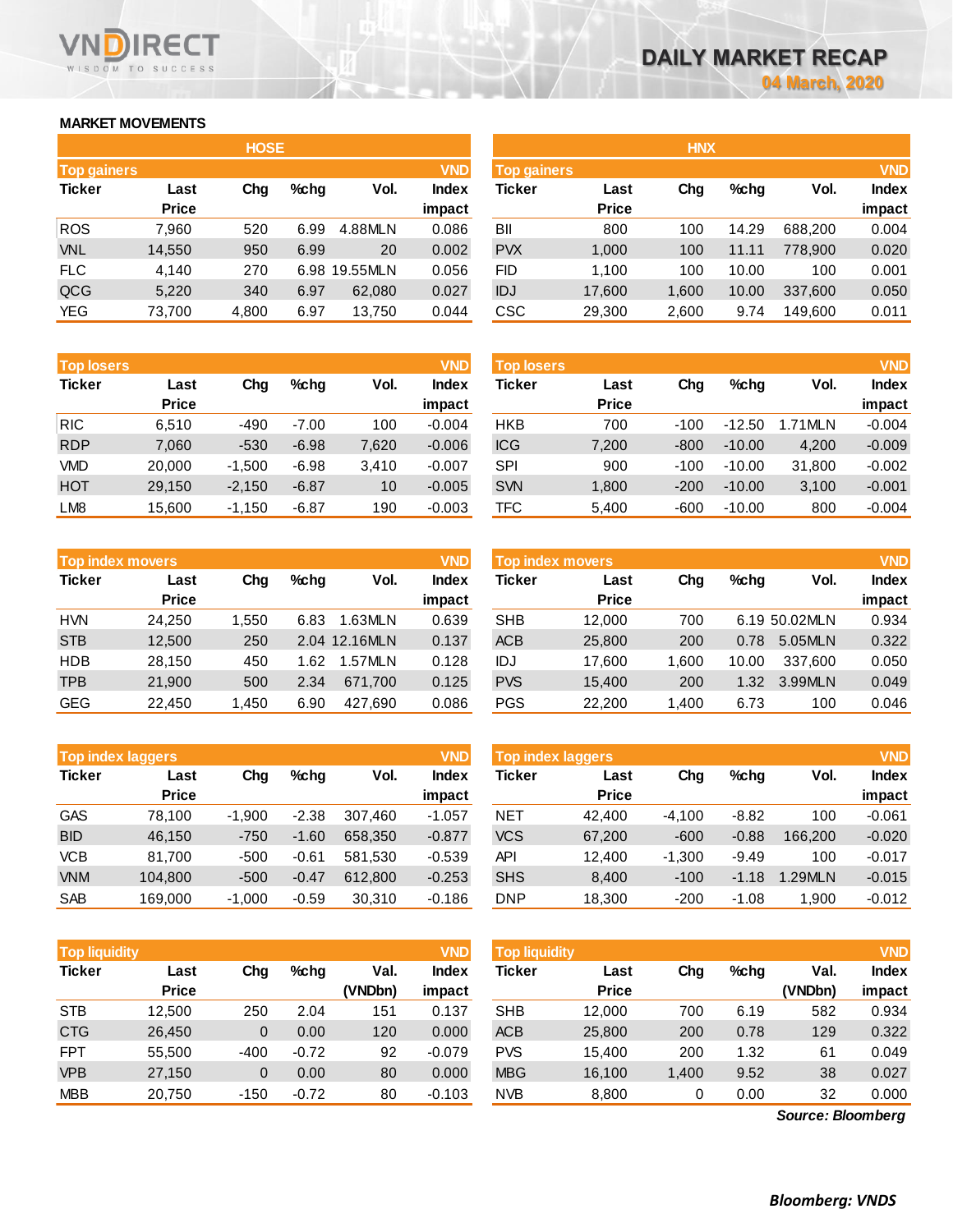

#### **FOREIGN ACTIVITIES**

| Volume (Mn'shs)       | <b>HOSE</b> | <b>HNX</b> | <b>Value (VND'bn)</b> | <b>HOSE</b> | <b>HNX</b> |
|-----------------------|-------------|------------|-----------------------|-------------|------------|
| <b>BUY</b>            | 10.1        | 0.5        | <b>BUY</b>            | 504.2       | 6.8        |
| % of market           | 4.4%        | $0.5\%$    | % of market           | 13.5%       | 0.7%       |
| <b>SELL</b>           | 23.0        | 11.9       | <b>SELL</b>           | 893.3       | 148.1      |
| % of market           | $10.1\%$    | 13.0%      | % of market           | 24.0%       | 14.3%      |
| <b>NET BUY (SELL)</b> | (12.9)      | (11.4)     | <b>NET BUY (SELL)</b> | (389.1)     | (141.3)    |

*Source: HSX, HNX*



|  |  | Foreign net buy/sell (30 days) in VND'bn |
|--|--|------------------------------------------|
|  |  |                                          |

| <b>YTD ACCUMULATION</b> |             |            |                       |             |                             |
|-------------------------|-------------|------------|-----------------------|-------------|-----------------------------|
| <b>Volume (MIn'shs)</b> | <b>HOSE</b> | <b>HNX</b> | <b>Value (VND'bn)</b> | <b>HOSE</b> | <b>HNX</b>                  |
| <b>BUY</b>              | 681.8       | 22.1       | <b>BUY</b>            | 26,919.9    | 302.2                       |
| % of market             | 8.5%        | 1.4%       | % of market           | 17.2%       | 0.2%                        |
| <b>SELL</b>             | 838.9       | 68.1       | <b>SELL</b>           | 29,035.5    | 833.2                       |
| % of market             | 10.5%       | $4.2\%$    | % of market           | 18.6%       | 0.5%                        |
| <b>NET BUY (SELL)</b>   | (157.1)     | (46.0)     | <b>NET BUY (SELL)</b> | (2, 116)    | (531.0)<br>Source: HSX, HNX |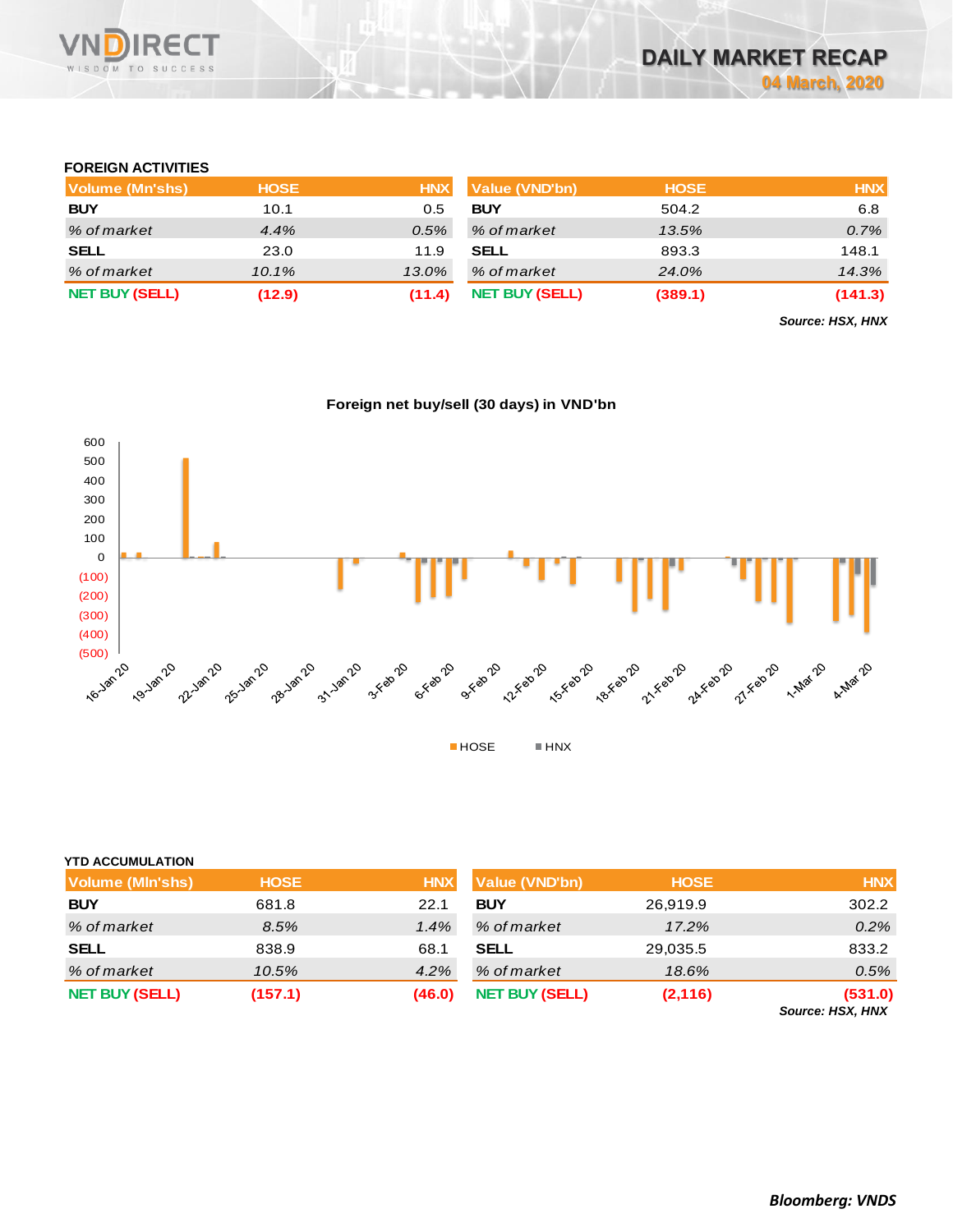#### **FOREIGN ACTIVITIES**

WISDOM TO SUCCESS

**RECT** 

 $\overline{\mathsf{V}}$ 

|            |                               | <b>HOSE</b> |         |       |                 | <b>HNX</b>                                     |               |     |      |       |                 |
|------------|-------------------------------|-------------|---------|-------|-----------------|------------------------------------------------|---------------|-----|------|-------|-----------------|
|            | Top buy by foreigners (value) |             |         |       | VND'bn          | <b>VND'bn</b><br>Top buy by foreigners (value) |               |     |      |       |                 |
| Ticker     | Last<br>Price                 | Chg         | %chg    | Value | Index<br>impact | Ticker                                         | Last<br>Price | Chg | %chg | Value | Index<br>impact |
| SCS        | 104,500                       | 900         | 0.87    | 146.2 | 0.013           | P VS                                           | 15,400        | 200 | 1.32 | 4.6   | 0.000           |
| <b>PNJ</b> | 82,200                        | 200         | 0.24    | 76.9  | 0.013           | <b>SHB</b>                                     | 12,000        | 700 | 6.19 | 0.6   | 0.000           |
| WM         | 104,800                       | $-500$      | $-0.47$ | 75.2  | $-0.253$        | SLS                                            | 55,100        | 700 | 1.29 | 0.5   | 0.000           |
| E1VFVN30   | 13,870                        | $-210$      | $-1.49$ | 47.4  | 0.000           | TIG                                            | 7,400         | 0   | 0.00 | 0.2   | 0.000           |
| VНM        | 80,500                        | 0           | 0.00    | 35.5  | 0.000           | DHT                                            | 48,000        | 0   | 0.00 | 0.2   | 0.000           |

|            | Top sell by foreigners (value) |        |         |       | VND'bn   | Top sell by foreigners (value) |        |     |      |       | <b>VND'bn</b> |
|------------|--------------------------------|--------|---------|-------|----------|--------------------------------|--------|-----|------|-------|---------------|
| Ticker     | Last                           | Chg    | %chg    | Value | Index    | Ticker                         | Last   | Chg | %chg | Value | Index         |
|            | Price                          |        |         |       | impact   |                                | Price  |     |      |       | impact        |
| <b>SCS</b> | 104,500                        | 900    | 0.87    | 149.5 | 0.013    | <b>SHB</b>                     | 12,000 | 700 | 6.19 | 103.3 | 0.000         |
| <b>WM</b>  | 104,800                        | $-500$ | $-0.47$ | 96.3  | $-0.253$ | <b>PVS</b>                     | 15,400 | 200 | 1.32 | 39.4  | 0.000         |
| <b>VHM</b> | 80,500                         | ۵      | 0.00    | 77.5  | 0.000    | N TP                           | 28,500 | ۵   | 0.00 | 4.2   | 0.000         |
| PNJ        | 82,200                         | 200    | 0.24    | 76.9  | 0.013    | <b>BVS</b>                     | 9,400  | 0   | 0.00 | 0.3   | 0.000         |
| <b>MSN</b> | 49,000                         | O      | 0.00    | 48.9  | 0.000    | IVS                            | 8,400  | 0   | 0.00 | 0.3   | 0.000         |

|            | Top net buy by foreigners (value) |          |         |       | VND'bn          | Top net buy by foreigners (value). |               |        |         |       |                 |
|------------|-----------------------------------|----------|---------|-------|-----------------|------------------------------------|---------------|--------|---------|-------|-----------------|
| Ticker     | Last<br>Price                     | Chg      | %chg    | Value | Index<br>impact | Ticker                             | Last<br>Price | Chg    | %chg    | Value | Index<br>impact |
| E1VFVN30   | 3,870                             | $-210$   | $-1.49$ | 31.3  | 0.000           | <b>SLS</b>                         | 55,100        | 700    | 1.29    | 0.5   | 0.000           |
| <b>PHR</b> | 46,600                            | $-400$   | $-0.85$ | 6.2   | $-0.016$        | DHT                                | 48,000        | 0      | 0.00    | 0.2   | 0.000           |
| SVC        | 41,250                            | $-1,350$ | $-3.17$ | 4.7   | $-0.010$        | TIG                                | 7,400         | 0      | 0.00    | 0.2   | 0.000           |
| <b>HSG</b> | 7,700                             | 110      | 1.45    | 2.0   | 0.014           | EID                                | 12,000        | $-100$ | $-0.83$ | 0.1   | 0.000           |
| GAB        | 116,500                           | 7,200    | 6.59    | 1.0   | 0.029           | SD 6                               | 2,400         | 0      | 0.00    | 0.0   | 0.000           |

|            | VND'bn<br>Top net sell by foreigners (value) |        |         |         |                 |            | Top net sell by foreigners (value) |     |      |           |                 |
|------------|----------------------------------------------|--------|---------|---------|-----------------|------------|------------------------------------|-----|------|-----------|-----------------|
| Ticker     | Last<br>Price                                | Chg    | %chg    | Value   | Index<br>impact | Ticker     | Last<br>Price                      | Chg | %chg | Value     | Index<br>impact |
|            |                                              |        |         |         |                 |            |                                    |     |      |           |                 |
| MSN        | 49,000                                       | 0      | 0.00    | $-46.6$ | 0.000           | SHB        | 12,000                             | 700 | 6.19 | $-102.77$ | 0.000           |
| <b>VHM</b> | 80,500                                       | Ω      | 0.00    | $-42.0$ | 0.000           | P VS       | 15,400                             | 200 | 1.32 | $-34.82$  | 0.000           |
| TLG        | 38,500                                       | 500    | 1.32    | $-39.0$ | 0.011           | N TP       | 28,500                             | 0   | 0.00 | $-4.23$   | 0.000           |
| <b>VJC</b> | 121,300                                      | 500    | 0.41    | $-23.6$ | 0.079           | <b>BVS</b> | 9,400                              | 0   | 0.00 | $-0.21$   | 0.000           |
| WM         | 104,800                                      | $-500$ | $-0.47$ | $-21.1$ | $-0.253$        | ART        | 2,800                              | 200 | 7.69 | $-0.17$   | 0.000           |

4-Mar-20

Source: Bloomberg, HOSE, HNX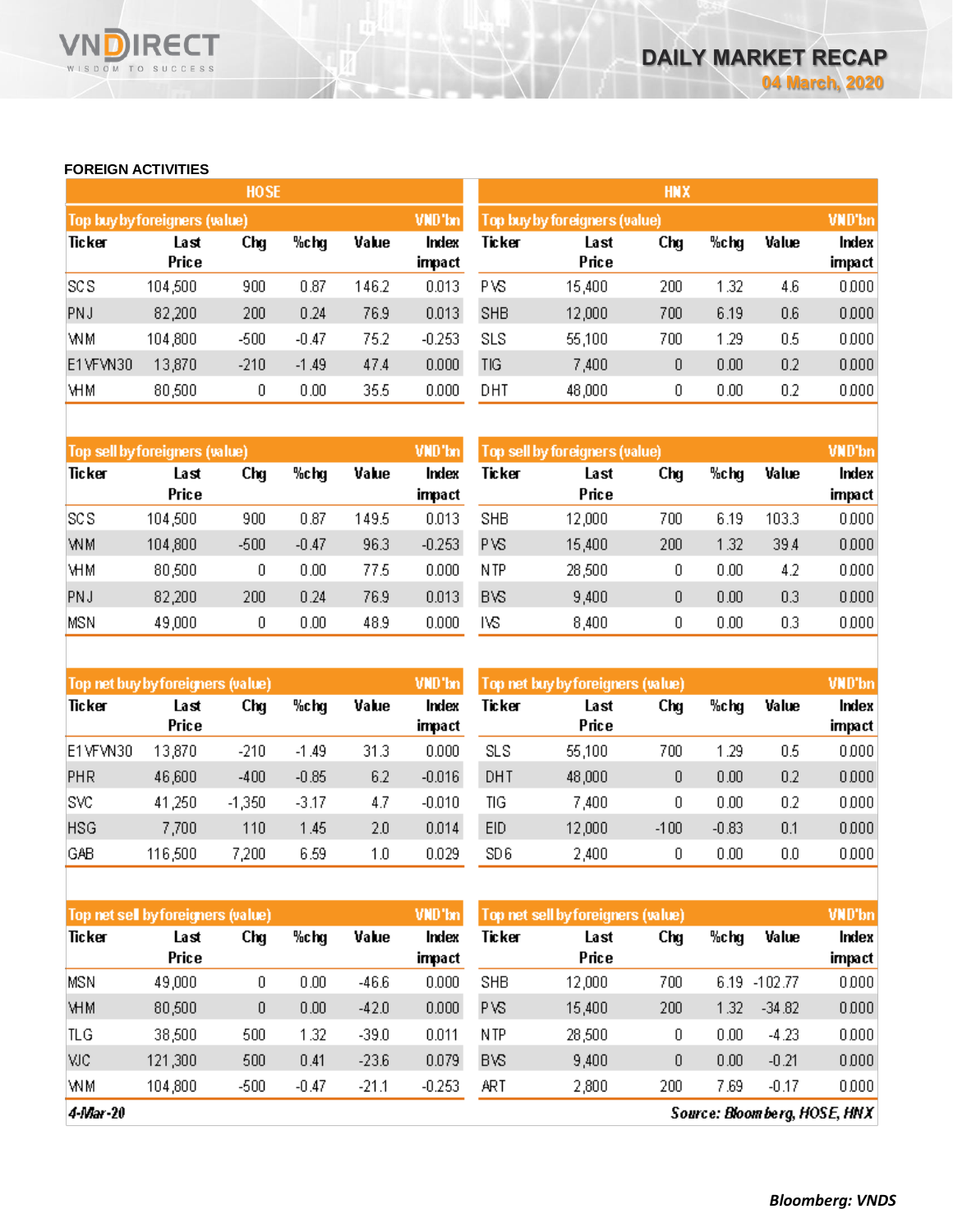# **TOP 60 MARKET CAP STOCKS SNAPSHOT ON HOSE**

**RECT** 

WISDOM TO SUCCESS

VI

| No. Ticker             | <b>Price</b>     |                   | Price change (%) |                 |                |                |              |             | Mkt. Cap Outs. Vol. Float ratio Avail. Fil Ave. daily vol. | P/E            | P/B            | <b>ROE</b>   | <b>ROA</b>    |
|------------------------|------------------|-------------------|------------------|-----------------|----------------|----------------|--------------|-------------|------------------------------------------------------------|----------------|----------------|--------------|---------------|
|                        | <b>VND</b>       | 1M                | 3M               | 6M              | <b>US\$mln</b> | <b>MIn'shs</b> | %            |             | $% (30 days-shs)$                                          | $\pmb{\times}$ | $\pmb{\times}$ | $\%$         | $\frac{9}{6}$ |
| 1 VIC VM               | 105,500          | $-8.1$            | $-8.7$           | $-13.8$         | 15,375         | 3,382          | 23.2         | 22.0        | 591,371                                                    | 46.5           | 4.7            | 11.7         | 2.2           |
| 2 VCB VM               | 81,700           | $-9.0$            | $-3.5$           | 5.7             | 13,055         | 3,709          | 25.2         | 6.2         | 1,020,949                                                  | 16.3           | 3.5            | 25.1         | 1.6           |
| 3 VHM VM               | 80,500           | $-6.1$            | $-12.3$          | $-9.6$          | 11,409         | 3,290          | 29.1         | 34.0        | 665,464                                                    | 12.6           | 4.8            | 43.1         | 13.4          |
| 4 BID VM               | 46,150           | $-15.2$           | 14.4             | 19.6            | 7,997          | 4,022          | 18.8         | 12.0        | 959,672                                                    | 19.2           | 2.5            | 13.5         | 0.6           |
| 5 VNM VM               | 104,800          | $-0.2$            | $-11.8$          | $-15.3$         | 7,863          | 1,741          | 45.9         | 41.3        | 1,089,092                                                  | 19.1           | 6.6            | 35.8         | 25.8          |
| 6 GAS VM               | 78,100           | $-4.8$            | $-21.3$          | $-22.2$         | 6,440          | 1,914          | 4.2          | 45.3        | 291,940                                                    | 12.8           | 3.1            | 25.5         | 19.1          |
| 7 SAB VM               | 169,000          | $-16.7$           | $-26.7$          | $-35.9$         | 4,669          | 641            | 10.4         | 36.6        | 67,283                                                     | 22.6           | 5.8            | 29.9         | 20.5          |
| 8 CTG VM<br>9 TCB VM   | 26,450<br>22,550 | $-1.7$<br>3.7     | 29.3<br>$-3.8$   | 32.3<br>3.9     | 4,243<br>3,401 | 3,723<br>3,500 | 35.5<br>79.7 | 0.4<br>0.0  | 8,420,034<br>3,222,711                                     | 10.4<br>7.8    | 1.3<br>1.3     | 13.1<br>17.8 | 0.8<br>2.9    |
| 10 VPB VM              | 27,150           | 15.8              | 37.5             | 37.1            | 2,852          | 2,438          | 72.7         | 0.0         | 4,367,426                                                  | 8.1            | 1.6            | 21.5         | 2.4           |
| 11 VRE VM              | 28,450           | $-2.7$            | $-16.6$          | $-16.3$         | 2,785          | 2,272          | 39.7         | 16.1        | 1,435,876                                                  | 22.7           | 2.4            | 10.3         | 7.6           |
| 12 VJC VM              | 121,300          | $-6.0$            | $-16.6$          | $-7.0$          | 2,738          | 524            | 46.4         | 10.5        | 390,181                                                    | 15.4           | 4.1            | 28.7         | 9.7           |
| 13 HPG VM              | 22,350           | $-9.1$            | $-4.7$           | 3.5             | 2,659          | 2,761          | 52.3         | 10.5        | 7,057,502                                                  | 8.7            | 1.3            | 17.0         | 8.3           |
| 14 PLX VM              | 50,300           | $-0.8$            | $-11.8$          | $-17.1$         | 2,581          | 1,191          | 8.9          | 6.6         | 366,311                                                    | 14.4           | 2.6            | 19.6         | 7.2           |
| 15 MSN VM              | 49,000           | $-2.0$            | $-21.6$          | $-34.7$         | 2,468          | 1,169          | 25.8         | 10.5        | 1,129,201                                                  | 10.3           | 1.3            | 15.4         | 6.9           |
| 16 NVL VM              | 53,800           | $-2.2$            | $-4.6$           | $-13.6$         | 2,247          | 970            | 24.5         | 32.1        | 505,166                                                    | 15.1           | 2.3            | 16.6         | 4.3           |
| 17 MBB VM              | 20,750           | $-1.9$            | $-6.5$           | $-2.6$          | 2,156          | 2,411          | 78.2         | 0.0         | 7,402,204                                                  | 6.0            | 1.3            | 22.1         | 2.0           |
| 18 MWG VM              | 106,000          | $-1.8$            | $-6.2$           | $-10.1$         | 2,070          | 453            | 92.7         | 0.0         | 836,362                                                    | 12.2           | 3.9            | 36.3         | 11.0          |
| 19 BVHVM               | 55,700           | 0.0               | $-16.6$          | $-26.7$         | 1,781          | 742            | 31.9         | 19.6        | 202,903                                                    | 34.1           | 2.2            | 6.7          | 0.9           |
| 20 FPT VM              | 55,500           | 7.1               | 0.2              | 4.3             | 1,622          | 678            | 75.4         | 0.0         | 1,826,191                                                  | 13.1           | 2.7            | 21.6         | 9.9           |
| 21 HVN VM              | 24,250           | $-9.2$            | $-31.7$          | $-31.0$         | 1,482          | 1,418          | 3.9          | 20.1        | 697,314                                                    | 14.8           | 1.9            | 12.8         | 2.9           |
| 22 HDB VM              | 28,150           | 2.2               | 3.1              | 10.2            | 1,168          | 963            | 72.1         | 6.5         | 1,682,909                                                  | 7.7            | 1.4            | 20.8         | 1.6           |
| 23 POW VM              | 9,960            | 4.8               | $-21.6$          | $-22.8$         | 1,005          | 2,342          | 87.9         | 36.1        | 2,299,139                                                  | 9.4            | 0.9            | 9.7          | 4.3           |
| 24 STB VM              | 12,500           | 22.5              | 23.8             | 23.2            | 971            | 1,804          | 96.2         | 11.3        | 9,962,022                                                  | 9.2            | 0.8            | 9.6          | 0.6           |
| 25 EIB VM              | 17,500           | $-0.3$            | 4.2              | 3.9             | 927            | 1,229          | 94.0         | 0.0         | 129,824                                                    | 24.8           | 1.4            | 5.7          | 0.5           |
| 26 PNJ VM              | 82,200           | $-2.1$            | $-0.2$           | $-0.4$          | 798            | 225            | 72.8         | 0.0         | 717,831                                                    | 15.4           | 4.0            | 28.6         | 15.8          |
| 27 TPB VM              | 21,900           | 4.3               | 0.0              | $-3.5$          | 780            | 827            | 53.8         | 0.0         | 119,423                                                    | 5.9            | 1.4            | 26.1         | 2.1           |
| 28 HNG VM              | 13,400           | $-0.7$            | $-7.6$           | $-21.2$         | 640            | 1,109          | 16.7         | 48.6        | 226,528                                                    | <b>N/A</b>     | 1.5            | $-22.5$      | $-8.6$        |
| 29 BHN VM              | 58,500           | 0.7               | $-25.3$          | $-37.4$         | 584            | 232            | 0.9          | 31.4        | 2,331                                                      | 24.6           | 3.0            | 12.5         | 6.6           |
| 30 KDH VM              | 24,800           | 0.4               | $-7.3$           | 3.8             | 582            | 544            | 74.5         | 4.5         | 197,435                                                    | 14.6           | 1.8            | 12.6         | 7.8           |
| 31 DHG VM              | 93,800           | $-7.1$            | 0.2              | $-1.8$          | 528            | 131            | 5.6          | 45.7        | 43,547                                                     | 20.1           | 3.6            | 18.8         | 15.2          |
| 32 SBT VM              | 20,900           | 17.4              | 12.7             | 25.5            | 528            | 587            | 20.1         | 93.2        | 1,899,847                                                  | 41.2           | 1.7            | 4.4          | 1.8           |
| 33 TCH VM<br>34 REE VM | 33,500<br>32,400 | $-18.7$<br>$-3.0$ | 15.5<br>$-10.7$  | 48.2<br>$-10.0$ | 510<br>433     | 353<br>310     | 50.0<br>55.9 | 41.9<br>0.0 | 1,091,380<br>766,931                                       | 20.9<br>6.1    | 2.7<br>1.0     | 12.9<br>16.6 | 8.0<br>9.3    |
| 35 LGC VM              | 45,800           | 8.4               | 17.4             | $-2.4$          | 381            | 193            | 0.6          | 4.0         | 196                                                        | 24.6           | 2.9            | 12.7         | 3.5           |
| 36 PPC VM              | 27,000           | 6.7               | $-1.3$           | 6.3             | 373            | 321            | 24.6         | 32.6        | 242,245                                                    | 6.8            | 1.4            | 21.8         | 17.8          |
| 37 GEX VM              | 17,500           | $-7.9$            | $-12.5$          | $-15.5$         | 368            | 488            | 84.5         | 33.6        | 643,245                                                    | 12.9           | 1.3            | 10.6         | 3.3           |
| 38 PDR VM              | 26,000           | $-0.4$            | $-3.7$           | $-1.9$          | 367            | 328            | 37.2         | 44.4        | 666,591                                                    | 9.8            | 2.0            | 22.5         | 7.0           |
| 39 SSIVM               | 16,250           | $-4.4$            | $-17.9$          | $-24.1$         | 363            | 518            | 83.8         | 46.2        | 1,977,139                                                  | 9.1            | 0.9            | 9.9          | 3.6           |
| 40 VGC VM              | 18,500           | 7.2               | 0.5              | $-2.4$          | 357            | 448            | 12.3         | 35.7        | 207,413                                                    | 12.7           | 1.3            | 10.3         | 3.5           |
| 41 KBC VM              | 14,850           | $-0.3$            | 0.7              | $-5.4$          | 301            | 470            | 71.4         | 24.1        | 2,653,413                                                  | 8.2            | 0.7            | 9.3          | 5.1           |
| 42 DXG VM              | 12,950           | 21.0              | $-7.5$           | $-12.8$         | 292            | 519            | 84.5         | 5.7         | 2,144,662                                                  | 4.5            | 1.0            | 20.3         | 7.2           |
| 43 VPIVM               | 41,550           | $-0.8$            | $-0.1$           | $-0.1$          | 286            | 160            | 100.0        | 43.2        | 445,417                                                    | 12.6           | 2.7            | 22.0         | 6.6           |
| 44 NLG VM              | 25,800           | 0.0               | $-6.4$           | $-8.8$          | 278            | 250            | 62.2         | 0.4         | 475,047                                                    | 6.9            | 1.3            | 18.7         | 9.4           |
| 45 PHR VM              | 46,600           | 40.4              | $-15.3$          | $-25.9$         | 272            | 135            | 32.8         | 42.8        | 531,036                                                    | 14.9           | 2.5            | 15.1         | 8.2           |
| 46 VHC VM              | 32,400           | 4.5               | $-18.1$          | $-19.0$         | 254            | 182            | 50.1         | 65.7        | 168,469                                                    | 5.1            | 1.2            | 26.3         | 18.3          |
| 47 NT2 VM              | 19,950           | 5.0               | $-11.5$          | $-20.5$         | 247            | 288            | 32.3         | 30.5        | 227,961                                                    | 7.8            | 1.4            | 19.0         | 9.2           |
| 48 GMD VM              | 19,150           | 1.9               | $-18.5$          | $-32.3$         | 245            | 297            | 81.0         | 0.0         | 440,936                                                    | 12.0           | 1.0            | 8.1          | 5.1           |
| 49 CII VM              | 22,650           | $-6.4$            | $-0.2$           | 11.0            | 242            | 248            | 81.8         | 19.9        | 420,378                                                    | 8.2            | 1.0            | 12.9         | 2.7           |
| 50 HCM VM              | 17,750           | $-1.7$            | $-26.5$          | $-15.9$         | 234            | 305            | 22.1         | 45.1        | 1,297,952                                                  | 12.5           | 1.3            | 11.7         | 6.8           |
| 51 HPX VM              | 26,950           | 2.1               | 2.5              | 2.1             | 232            | 200            | 90.3         | 35.2        | 281,118                                                    | 12.1           | 1.8            | 16.1         | 6.2           |
| 52 HT1 VM              | 14,100           | $-0.7$            | $-4.7$           | $-9.0$          | 232            | 382            | 99.9         | 42.5        | 52,944                                                     | 7.2            | 1.0            | 14.2         | 7.1           |
| 53 PVD VM              | 12,550           | 2.9               | $-17.4$          | $-30.1$         | 228            | 421            | 49.5         | 31.2        | 3,153,833                                                  | 35.9           | 0.4            | 1.4          | 0.9           |
| 54 SCS VM              | 104,500          | $-11.4$           | $-24.3$          | $-33.4$         | 227            | 50             | 98.7         | 28.0        | 17,703                                                     | 11.2           | 5.6            | 53.4         | 49.1          |
| 55 VCF VM              | 197,000          | $-1.0$            | 6.5              | 12.6            | 226            | 27             | 1.5          | 48.4        | 383                                                        | 7.7            | 3.6            | 47.6         | 30.7          |
| 56 CTD VM              | 68,500           | 36.7              | 9.6              | $-25.4$         | 225            | 76             | 67.4         | 2.2         | 204,350                                                    | 7.7            | 0.6            | 8.2          | 4.3           |
| 57 DPM VM              | 12,750           | 10.4              | $-0.4$           | $-6.6$          | 215            | 391            | 36.7         | 30.1        | 297,935                                                    | 16.5           | 0.6            | 4.7          | 3.3           |
| 58 GEG VM              | 22,450           | $-10.6$           | $-18.8$          | <b>N/A</b>      | 197            | 204            | 58.6         | 12.2        | 332,508                                                    | 19.4           | 2.0            | 10.3         | 4.6           |
| 59 ROS VM              | 7,960            | $-1.5$            | $-67.1$          | $-69.7$         | 195            | 568            | 43.3         | 44.9        | 4,370,194                                                  | 25.4           | 0.7            | 3.0          | 1.7           |
| 60 VSH VM              | 21,900           | 4.3               | $-0.5$           | 14.1            | 195            | 206            | 50.3         | 36.3        | 10,580                                                     | 28.8           | 1.4            | 5.2          | 1.9           |